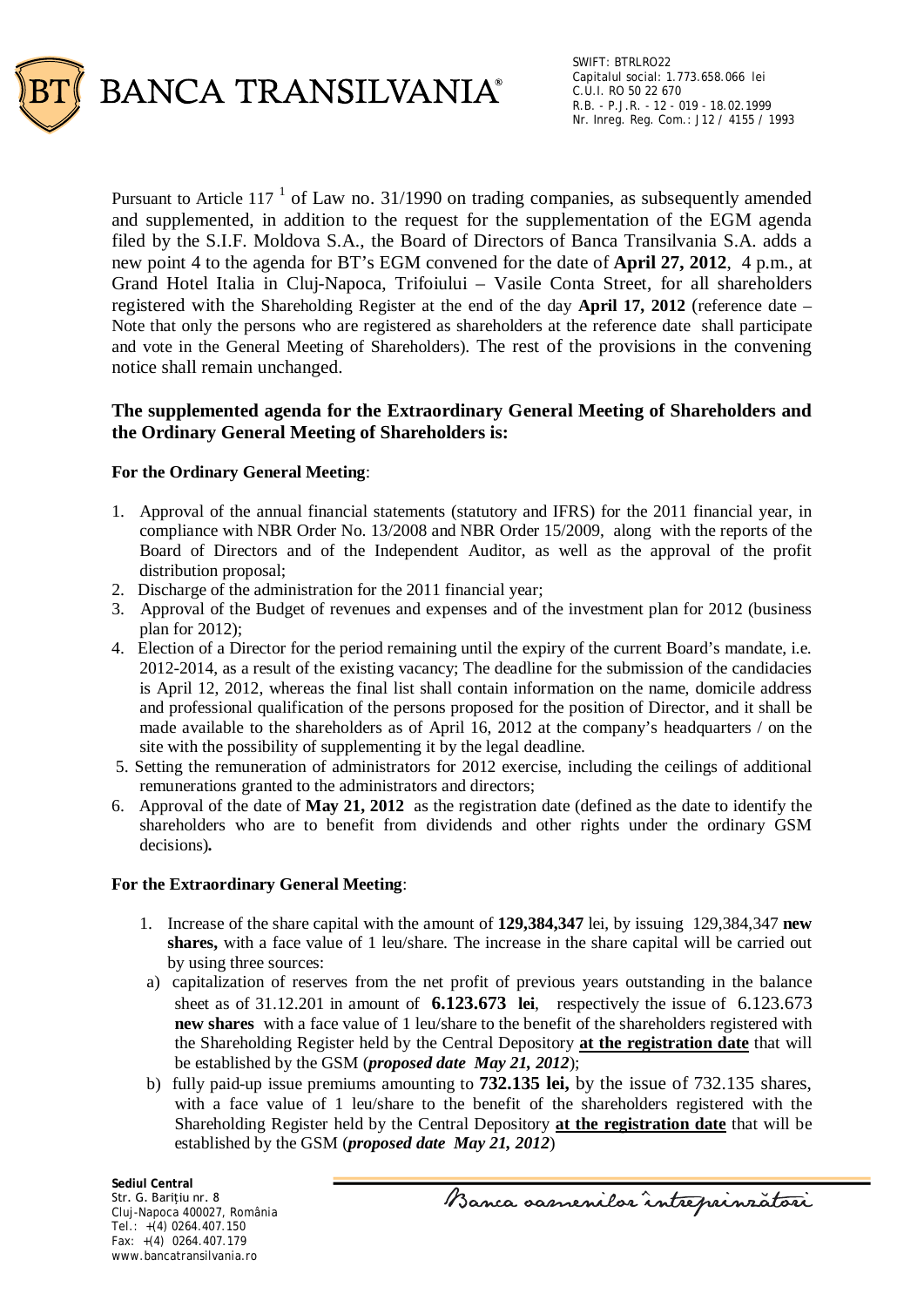- c) capitalization of reserves from the net profit of year 2011, in amount of **122.528.539 lei**, respectively the issue of **122.528.539new shares,** with a face value of 1 leu/share in the benefit of the shareholders registered with the Shareholding Register held by the Central Depository **at the registration date** that will be established by the GSM (*proposed date May 21, 2012*);
- 2. Approval of a subordinate convertible bond issue amounting to 30 million Euro.
- 3. Amendment of the Constitutional Act as follows:
- *Rewording Article 13 (a)(d) in the Articles of Association, regarding the mandate of the Board of Directors, as follows:* 
	- *"The Mandate of the Board of Directors is 4 years"*
- *Amendment of the Preamble to Article 13(e) regarding the responsibilities of the Board of Directors, as follows:*

*"The responsibilities of the Board of Directors directly exercised or delegated – unless the law explicitly forbids them, are:"* 

- *Amendment of Article 13 (e)(4), on the duties of the Board, as follows:* 

*(d) approves the establishment of correspondent banking relations with banks in the country and abroad as well as the related upper limits (at the CEM proposal to the extent it is needed)as well as the financing agreements for the bank's current activities"* 

- *Amendment of article 17(e), with regard to the balance sheet and the Profit and Loss Account. The new content of the said article shall be:* 

*"e. The financial auditors shall verify if the financial statements are prepared in accordance with the applicable accounting provisions and shall prepare an audit report signed by the responsible person subject to the legal provisions. The annual financial statements along with the proposal for the profit distribution and the Directors' report for the respective financial year shall be submitted for approval by the General Meeting of Shareholders. The annual financial statements, duly approved, together with the Directors' report and the Audit Report shall be published in accordance with the applicable legal provisions. The General Meeting of Shareholders decides on the amount of the annual bonuses, the remuneration of the members in the Council of Administration, the Executive Management Committee as well as the amount and the purpose of the reserve fund, the special reserves and other funds under the law."* 

- *Elimination of Article 19 (e).*
- 4. Approval of the buyback by the bank of its own shares, in accordance with the applicable legal provisions, under the following terms and conditions: maximum 15,000,000 shares (0.84% of the total shares included in the share capital) with a face value of 1 leu/share at a minimum price equal to the market price on BVB at the moment of the buyback and a maximum price of 2 lei, for a period of maximum 18 months as of the publishing date of the EGM resolution in the Official Gazette of Romania, Part IV, with the purpose of implementing a remuneration program capable of ensuring the compliance with the long-term performance principle and a share retention program for a period of at least 3 years, and the granting of a mandate for the Board of Directors for the enforcement of this resolution.
- 5. Approval of the date of **May 21, 2012** as the registration date (defined as the date to identify the shareholders who are to benefit from dividends and other rights under the ordinary GSM decisions).

If, at the first convening, the legal and statutory quorum is not met, the general meeting (ordinary and extraordinary) will take place on **April 28, 2012,** 2 p.m., and 4 p.m. respectively, at the address mentioned for the first convening, with the same agenda and reference date.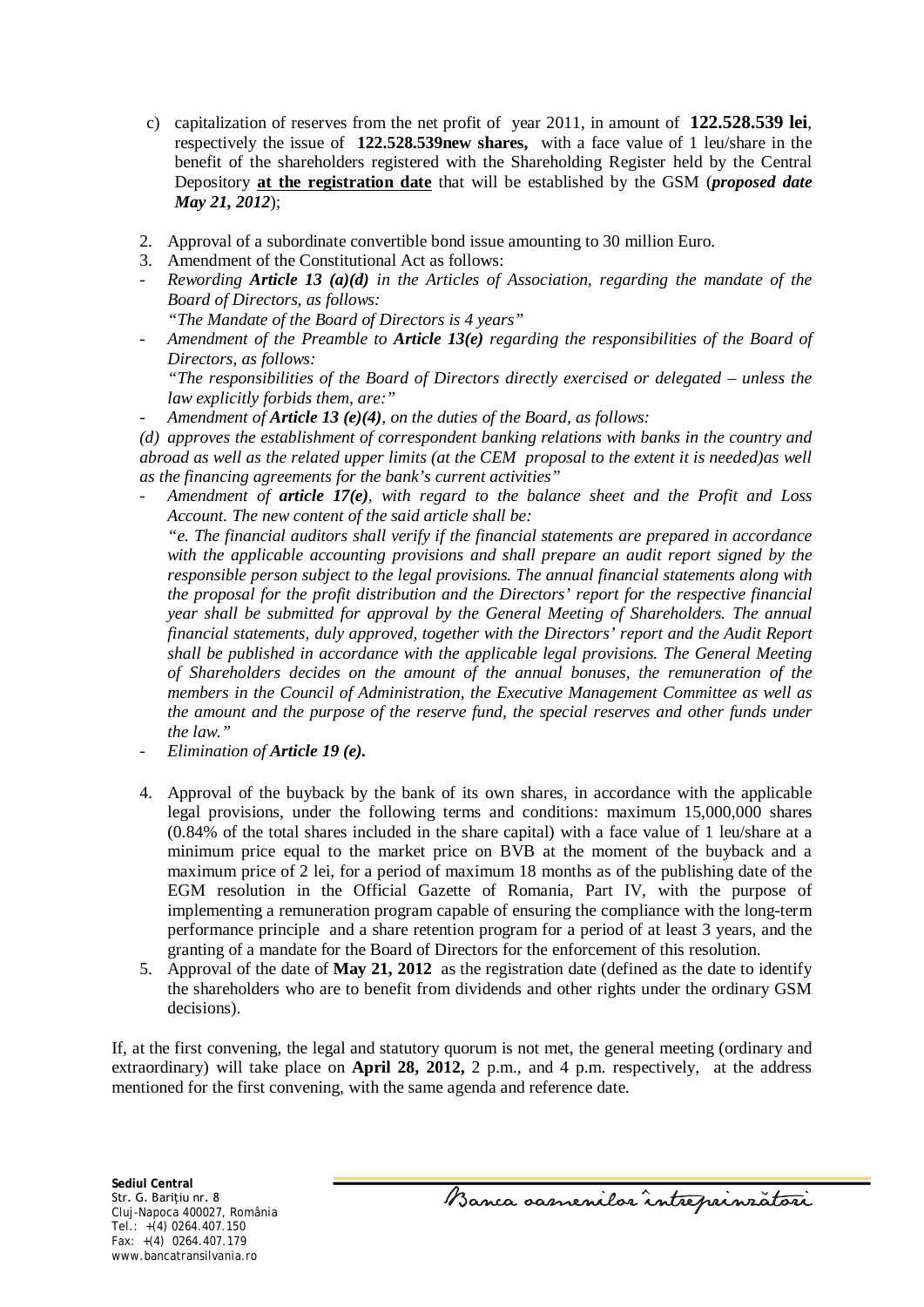### GSM Documents:

The convening notice, the documents to be debated as well as the GSM resolution drafts are available at the bank's head office in Cluj-Napoca, 8, G. Baritiu St., starting with March 26, 2012 or on the web page: [www.bancatransilvania.ro](http://www.bancatransilvania.ro/) .

The share capital is composed of 1.773.658.066 shares, each share conferring the right to express a vote in GSM.

### Shareholders' proposal regarding GSM:

One or more shareholders having at least 5% of the share capital, individually or jointly, are entitled: -

- to introduce new topics on the agenda (provided that each topic is accompanied by a justification or a draft decision proposed to be approved by the general meeting; such proposal has to be sent to the bank until April 9, 2012, 5 p.m.),

to present draft resolutions for the topics on the agenda or proposed to be included on the agenda of the general meeting (such proposals will be made in writing and sent to the bank until April 9, 2012, 5 p.m.).

In this case, the modified agenda will be republished until  $13<sup>th</sup>$  of April, 2012, according to the law. The shareholders' proposals and the documents attesting the fulfillment of conditions to exercise the rights mentioned above will be sent as follows:

- by handwritten document in original sent by post or courier service to Banca Transilvania S.A., 8 G. Baritiu St., Cluj-Napoca, Cluj county;

by means of document signed with extended electronic signature according to Law no. 455/2001 regarding electronic signatures – to the e-mail address: [flavia.vandor@btrl.ro.](mailto:flavia.vandor@btrl.ro)

## Questions regarding the GSM:

The shareholders can submit to the bank's business place questions in writing regarding the topics on the agenda together with acts enabling the identification of the shareholder before the OGM and EGM. The bank can reply including by posting the answers on the bank's website [\(www.bancatransilvania.ro\)](http://www.bancatransilvania.ro/).

The questions of the shareholders can be sent in writing either by post or courier service to the bank's business place or by electronic means (to the address: [flavia.vandor@btrl.ro\)](mailto:flavia.vandor@btrl.ro).

## Participation in GSM:

The reference date April 17, 2012. Only shareholders registered on that date with the Shareholding Register held by the Central Depository will be able to participate and vote in the general meetings.

Shareholders may participate in the general meetings directly or may be represented by other persons according to the law or can vote by correspondence.

1) The documents necessary for individual shareholders to attend the GSM are:

an identification document, if the shareholder attends the meeting in person;

a special power of attorney and the identification document of the representative, if the shareholder is represented by another person;

2) The documents necessary for company shareholders to attend the GSM are:

Banca samenilor intreprinzatori